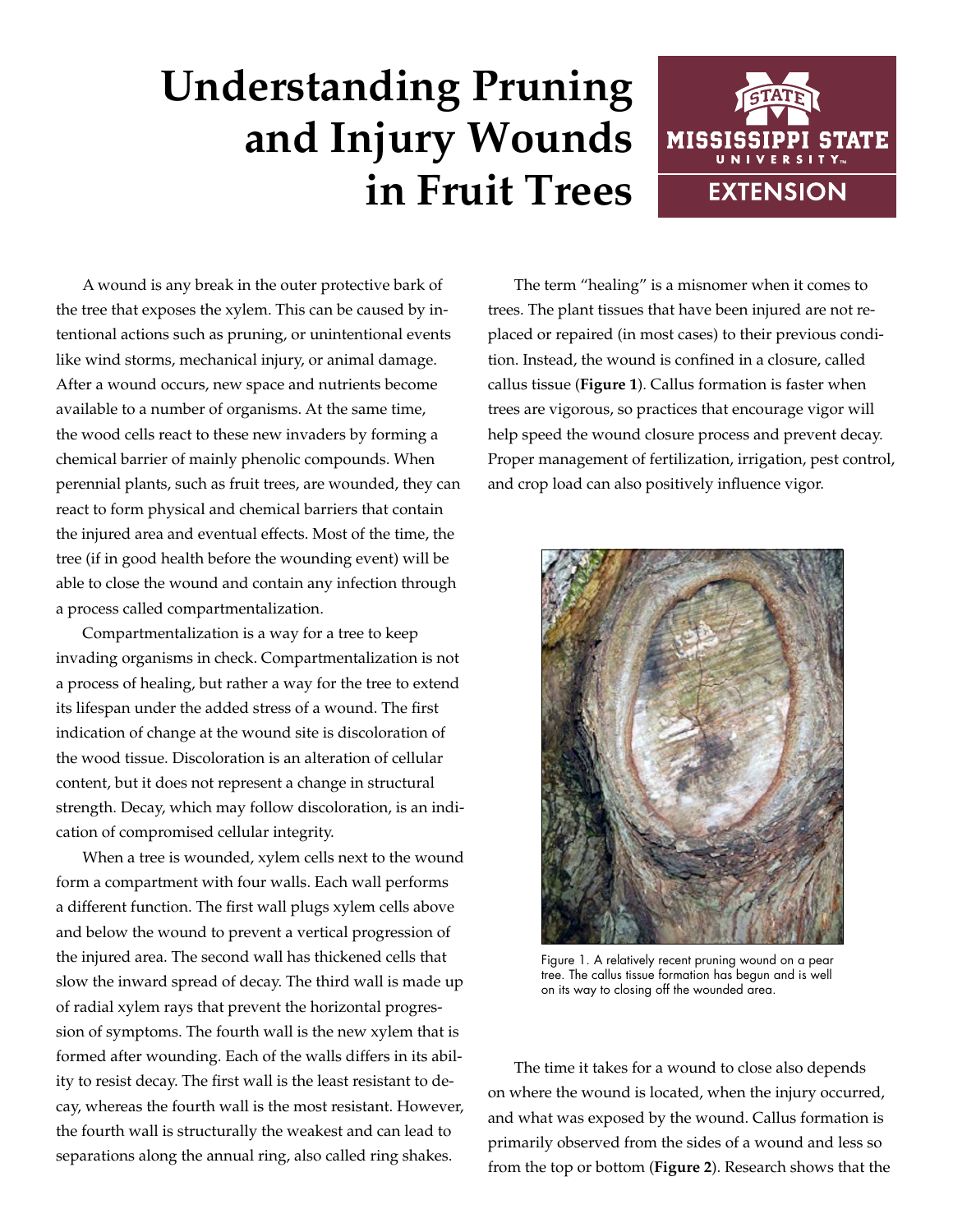shape of the wound isn't much of a factor when it comes to rate of closure, but size of the wound is important. Therefore, try to minimize wound size when pruning.



Figure 2. A nearly closed pruning wound on a pear tree. A vigorous, healthy tree can close wounds in a short amount of time.

Wounds inflicted in the spring, summer, and winter close at similar rates, but wounds made in the fall close about 20 percent slower. Even though wounds made in spring or summer close at the same rate, they will not achieve the same amount of closure in the same season due to the length of the growing season. Callus around spring wounds will cover three to six times more area than around summer wounds at the end of the season.

Wounds that occur late in the growing season may be infected more rapidly because of coinciding sporulation of fungal populations. Any dry or loose bark in or immediately adjacent to the wound should be removed to eliminate protective cover for insects. It is also good to smooth out ragged breaks. Trim the area so that water will not sit on the wound area.

Wound dressings are unnecessary. They have not been proven to speed the closure process nor to reduce infection. A wound dressing is only used for aesthetic purposes. A wound dressing that cracks may result in moisture accumulation under the dressing and promote decay.

In the case of storm damage, when a branch breaks off, it must be properly pruned to prevent potential decay at

that location. Most cases of decay or discoloration of the wood will be confined to the branch stub (**Figure 3**) that remains. However, if the branch is improperly pruned (a flush cut; **Figure 4**), the trunk tissue will be exposed. This may lead to infection from disease or act as an entry point for insect pests. Pruning cuts should be done at the branch collar and not disturb the trunk wood. Most of all, keep the wound as small as possible, especially the width (from where most of the callus formation will be derived).



Figure 3. Improper pruning has left a branch stub. A stub like this usually decays, leads to disease infection, or becomes an entry point for insects.



Figure 4. This pruning cut was done on an apple tree inside the branch collar. Although callus tissue formation can be seen, this wound may not properly close, leading to possible infection or infestation.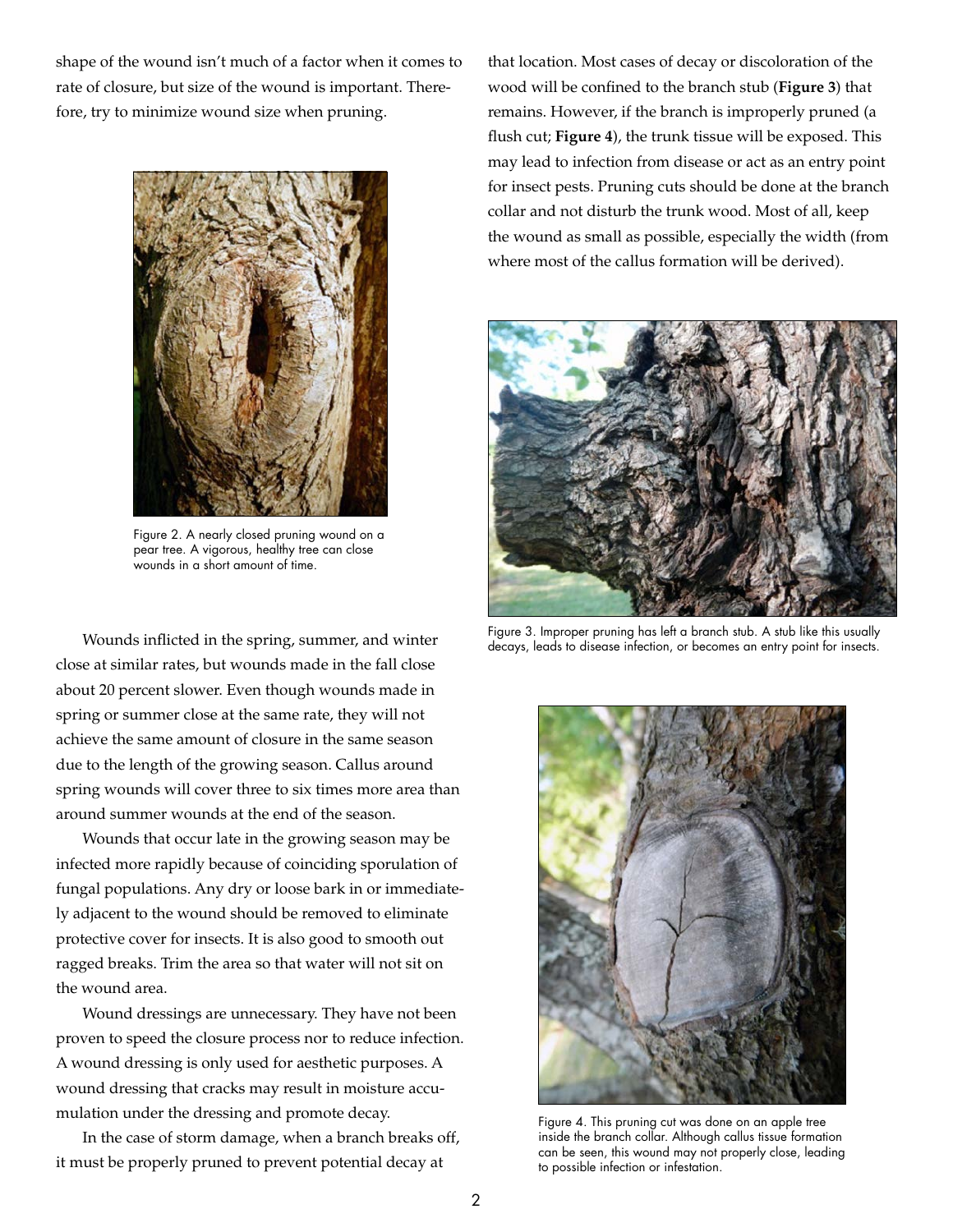Trees may also form cavities when, in an advanced stage of decay, wood is consumed by insects and fungi (**Figure 5**). When a tree has a cavity, tree vigor plays an important role in the development of new bark and wood formation, so it is paramount that tree vigor be encouraged. If the cavity is large and threatens structural stability of the tree or is a haven for pests, then the tree should be removed.

The tree will continue to be productive and have structural integrity up until the number of wounds and the advance of fungal and insect pests begins to compromise its health. As with all living organisms, this is a natural progression of life. All trees will eventually succumb to diseases, insects, and other disorders; however, effective management can delay the inevitable.



Figure 5. A pruning wound on an apple tree that did not close and is being broken down by fungi and insects.